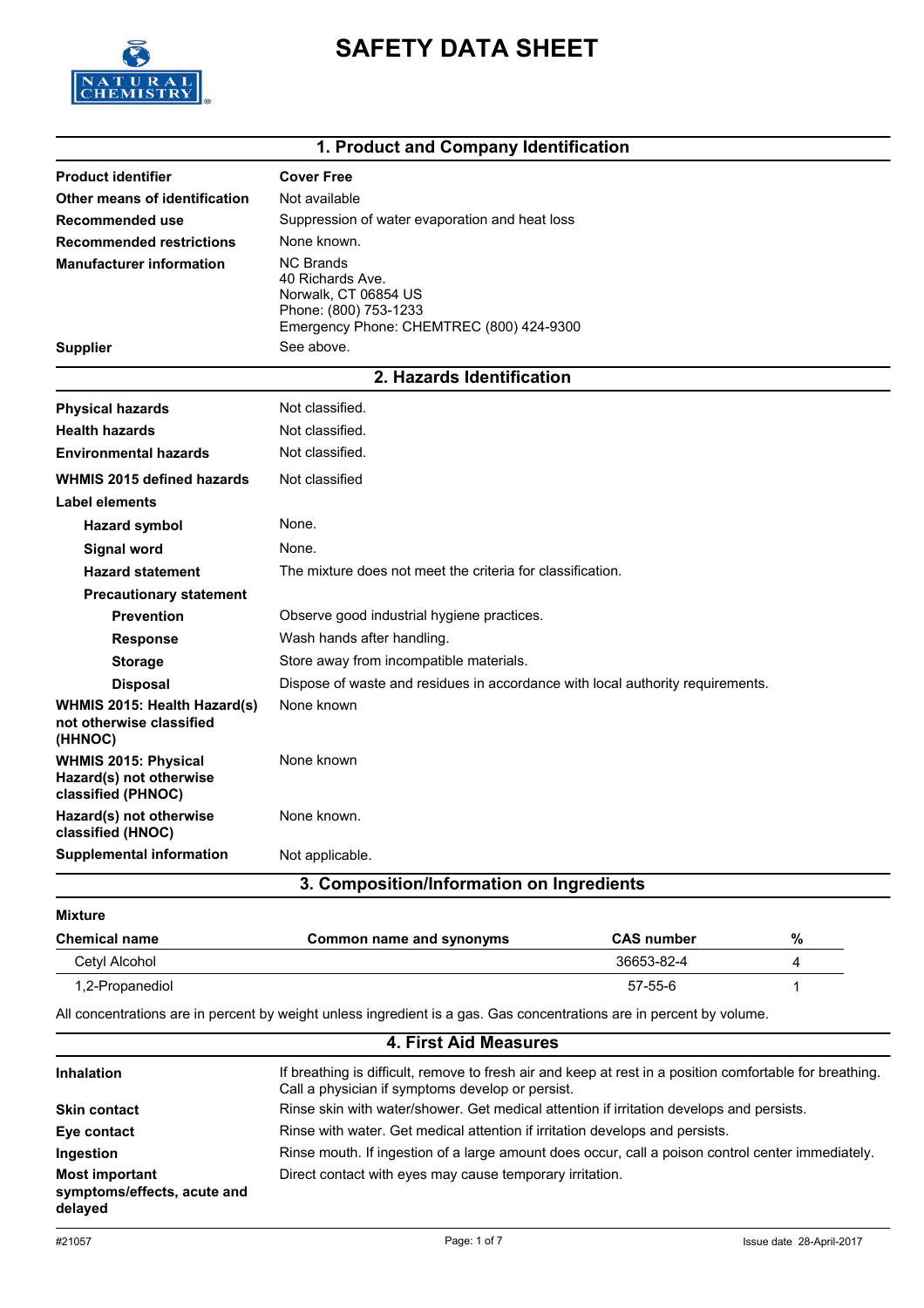Ensure that medical personnel are aware of the material(s) involved, and take precautions to protect themselves. Avoid contact with eyes and skin. Wear rubber gloves and safety glasses with side shields.

|                                                                           | 5. Fire Fighting Measures                                                                                                                                                                                                                                                                                         |  |  |  |
|---------------------------------------------------------------------------|-------------------------------------------------------------------------------------------------------------------------------------------------------------------------------------------------------------------------------------------------------------------------------------------------------------------|--|--|--|
| Suitable extinguishing media                                              | Foam. Dry chemical. Carbon dioxide.                                                                                                                                                                                                                                                                               |  |  |  |
| Unsuitable extinguishing<br>media                                         | None known.                                                                                                                                                                                                                                                                                                       |  |  |  |
| Specific hazards arising from<br>the chemical                             | During fire, gases hazardous to health may be formed.                                                                                                                                                                                                                                                             |  |  |  |
| Special protective equipment<br>and precautions for firefighters          | Self-contained breathing apparatus and full protective clothing must be worn in case of fire.                                                                                                                                                                                                                     |  |  |  |
| <b>Fire-fighting</b><br>equipment/instructions                            | Move containers from fire area if you can do so without risk.                                                                                                                                                                                                                                                     |  |  |  |
| <b>Specific methods</b>                                                   | Use standard firefighting procedures and consider the hazards of other involved materials.                                                                                                                                                                                                                        |  |  |  |
| <b>General fire hazards</b>                                               | No unusual fire or explosion hazards noted.                                                                                                                                                                                                                                                                       |  |  |  |
| <b>Hazardous combustion</b><br>products                                   | May include and are not limited to: Oxides of carbon.                                                                                                                                                                                                                                                             |  |  |  |
|                                                                           | 6. Accidental Release Measures                                                                                                                                                                                                                                                                                    |  |  |  |
| Personal precautions,<br>protective equipment and<br>emergency procedures | Keep unnecessary personnel away. Keep people away from and upwind of spill/leak. Do not touch<br>damaged containers or spilled material unless wearing appropriate protective clothing. For<br>personal protection, see section 8 of the SDS.                                                                     |  |  |  |
| <b>Methods and materials for</b>                                          | Stop the flow of material, if this is without risk.                                                                                                                                                                                                                                                               |  |  |  |
| containment and cleaning up                                               | Large Spills: Dike the spilled material, where this is possible. Cover with plastic sheet to prevent<br>spreading. Absorb in vermiculite, dry sand or earth and place into containers. Prevent entry into<br>waterways, sewer, basements or confined areas.<br>Following product recovery, flush area with water. |  |  |  |
|                                                                           | Small Spills: Wipe up with absorbent material (e.g. cloth, fleece). Clean surface thoroughly to<br>remove residual contamination.                                                                                                                                                                                 |  |  |  |
| <b>Environmental precautions</b>                                          | Never return spills to original containers for re-use. For waste disposal, see section 13 of the SDS.<br>Avoid discharge into drains, water courses or onto the ground.                                                                                                                                           |  |  |  |
|                                                                           | 7. Handling and Storage                                                                                                                                                                                                                                                                                           |  |  |  |
| <b>Precautions for safe handling</b><br>Conditions for safe storage.      | Avoid contact with eyes and skin. Avoid prolonged exposure. Use care in handling/storage.<br>Store in original fightly closed container. Store away from incompatible materials (see Section 10                                                                                                                   |  |  |  |

Store in original tightly closed container. Store away from incompatible materials (see Section 10 of the SDS). **Conditions for safe storage, including any incompatibilities**

#### **8. Exposure Controls/Personal Protection**

**Occupational exposure limits**

| <b>Components</b>                 | <b>Type</b>                                                   | Value              | <b>Form</b>        |
|-----------------------------------|---------------------------------------------------------------|--------------------|--------------------|
| 1,2-Propanediol (CAS<br>$57-55-6$ | TWA                                                           | $155 \text{ mg/m}$ | Vapor and aerosol. |
|                                   |                                                               | $10 \text{ mg/m}$  | Aerosol.           |
|                                   |                                                               | 50 ppm             | Vapor and aerosol. |
|                                   | US. AIHA Workplace Environmental Exposure Level (WEEL) Guides |                    |                    |
| <b>Components</b>                 | <b>Type</b>                                                   | Value              | <b>Form</b>        |
| 1,2-Propanediol (CAS              | TWA                                                           | $10 \text{ mg/m}$  | Aerosol.           |
| $57-55-6$                         |                                                               |                    |                    |
| <b>Biological limit values</b>    | No biological exposure limits noted for the ingredient(s).    |                    |                    |

**Eye/face protection** Wear safety glasses with side shields.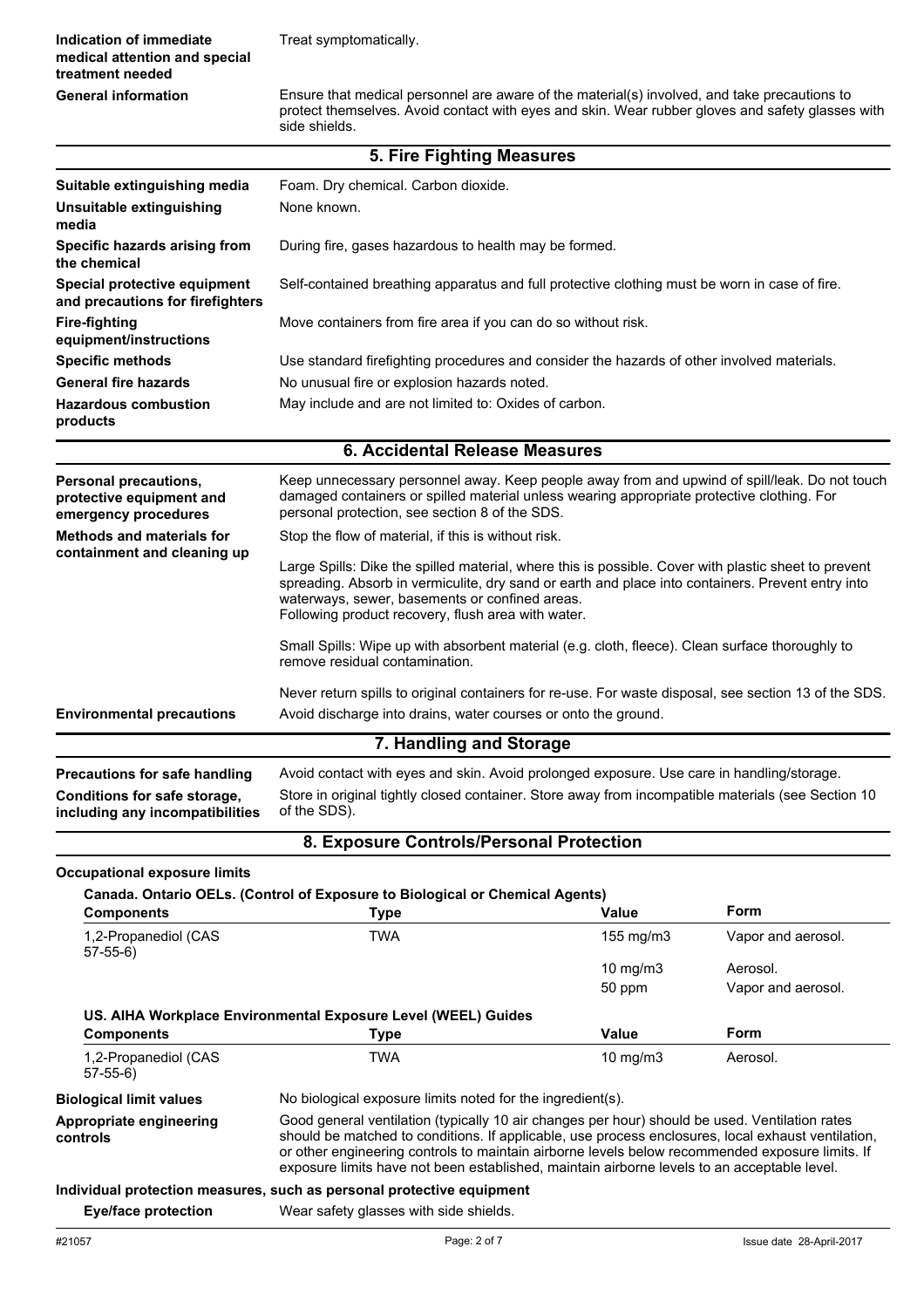| <b>Skin protection</b>            |                                                                                                                                                                                                                             |  |  |  |
|-----------------------------------|-----------------------------------------------------------------------------------------------------------------------------------------------------------------------------------------------------------------------------|--|--|--|
| <b>Hand protection</b>            | Rubber gloves. Confirm with a reputable supplier first.                                                                                                                                                                     |  |  |  |
| <b>Other</b>                      | Wear suitable protective clothing.                                                                                                                                                                                          |  |  |  |
| <b>Respiratory protection</b>     | Not normally required if good ventilation is maintained.                                                                                                                                                                    |  |  |  |
| <b>Thermal hazards</b>            | Not applicable.                                                                                                                                                                                                             |  |  |  |
| General hygiene<br>considerations | Always observe good personal hygiene measures, such as washing after handling the material<br>and before eating, drinking, and/or smoking. Routinely wash work clothing and protective<br>equipment to remove contaminants. |  |  |  |
|                                   | 9. Physical and Chemical Properties                                                                                                                                                                                         |  |  |  |

| Appearance                                        | Liquid                       |
|---------------------------------------------------|------------------------------|
| <b>Physical state</b>                             | Liquid.                      |
| <b>Form</b>                                       | Liquid.                      |
| Color                                             | Orange                       |
| Odor                                              | Not available.               |
| <b>Odor threshold</b>                             | Not available.               |
| pH                                                | $5 - 8$                      |
| Melting point/freezing point                      | Not available.               |
| Initial boiling point and boiling<br>range        | Not available.               |
| Pour point                                        | Not available.               |
| <b>Specific gravity</b>                           | $0.97 - 1.1$                 |
| <b>Partition coefficient</b><br>(n-octanol/water) | Not available.               |
| <b>Flash point</b>                                | Not available.               |
| <b>Evaporation rate</b>                           | Not available.               |
| Flammability (solid, gas)                         | Not applicable.              |
| Upper/lower flammability or explosive limits      |                              |
| <b>Flammability limit - lower</b><br>(%)          | Not available.               |
| <b>Flammability limit - upper</b><br>(%)          | Not available.               |
| Explosive limit - lower (%)                       | Not available.               |
| Explosive limit - upper (%)                       | Not available.               |
| Vapor pressure                                    | Not available.               |
| <b>Vapor density</b>                              | Not available.               |
| <b>Relative density</b>                           | 8 - 9 lb/gal                 |
| Solubility(ies)                                   | Complete                     |
| <b>Auto-ignition temperature</b>                  | Not available.               |
| <b>Decomposition temperature</b>                  | Not available.               |
| <b>Viscosity</b>                                  | Not available.               |
|                                                   | 10. Stability and Reactivity |

| <b>Reactivity</b>                            | The product is stable and non-reactive under normal conditions of use, storage and transport. |  |  |  |  |
|----------------------------------------------|-----------------------------------------------------------------------------------------------|--|--|--|--|
| <b>Possibility of hazardous</b><br>reactions | No dangerous reaction known under conditions of normal use.                                   |  |  |  |  |
| <b>Chemical stability</b>                    | Material is stable under normal conditions.                                                   |  |  |  |  |
| <b>Conditions to avoid</b>                   | Do not mix with other chemicals.                                                              |  |  |  |  |
| Incompatible materials                       | Strong oxidizing agents.                                                                      |  |  |  |  |
| <b>Hazardous decomposition</b><br>products   | May include and are not limited to: Oxides of carbon.                                         |  |  |  |  |
| 11 Tovicological Information                 |                                                                                               |  |  |  |  |

#### **11. Toxicological Information**

**Routes of exposure** Eye, Skin contact, Inhalation, Ingestion.

**Information on likely routes of exposure**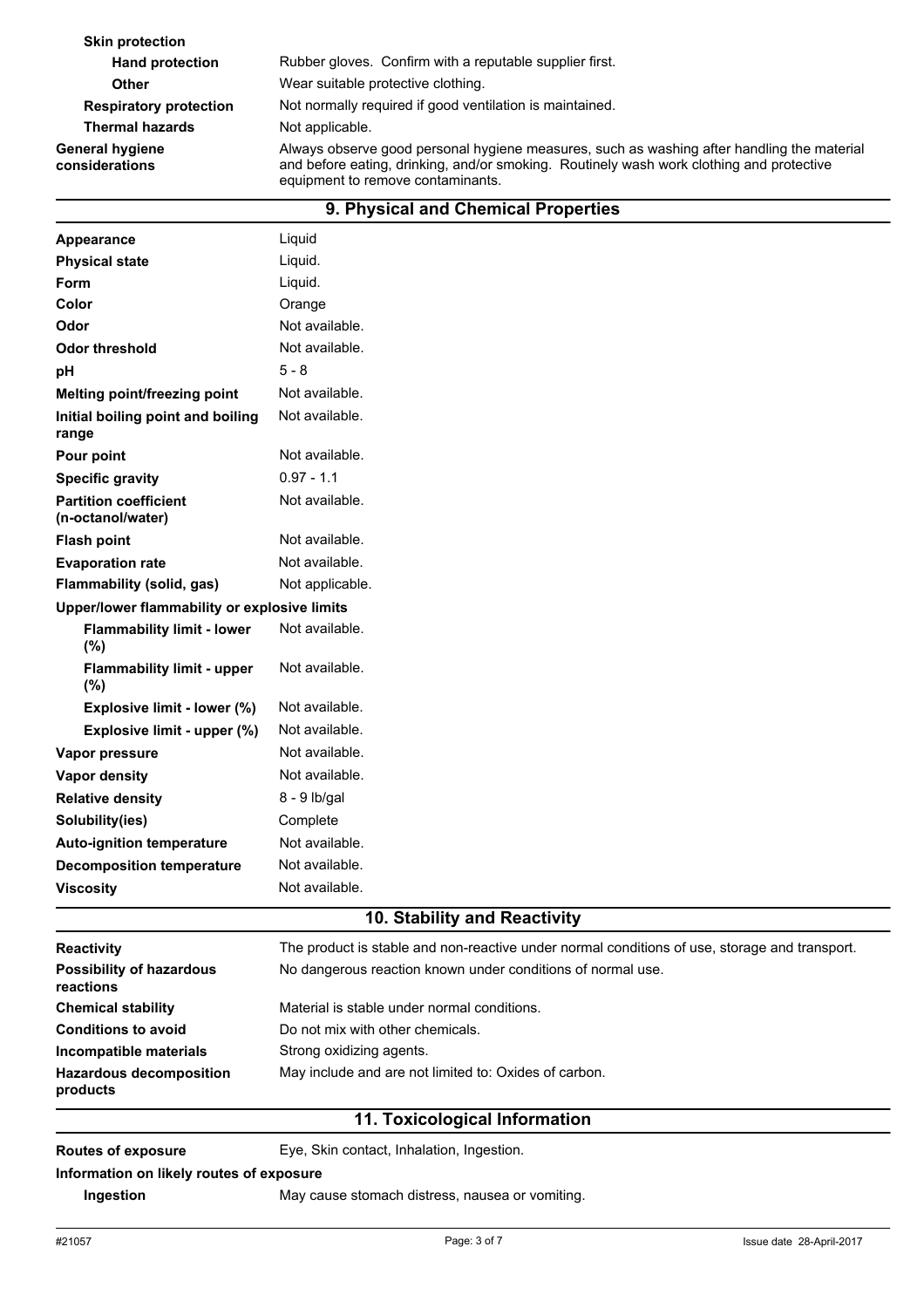| <b>Inhalation</b>                                                                  | No adverse effects due to inhalation are expected.                                                         |  |  |  |
|------------------------------------------------------------------------------------|------------------------------------------------------------------------------------------------------------|--|--|--|
| <b>Skin contact</b>                                                                | No adverse effects due to skin contact are expected.                                                       |  |  |  |
| Eye contact                                                                        | May be irritating to eyes.                                                                                 |  |  |  |
| Symptoms related to the<br>physical, chemical and<br>toxicological characteristics | Direct contact with skin may cause irritation. Direct contact with eyes may cause temporary<br>irritation. |  |  |  |

## **Information on toxicological effects**

## **Acute toxicity**

| <b>Components</b>                      | <b>Species</b>                                                                                                      | <b>Test Results</b>                                               |  |
|----------------------------------------|---------------------------------------------------------------------------------------------------------------------|-------------------------------------------------------------------|--|
| 1,2-Propanediol (CAS 57-55-6)          |                                                                                                                     |                                                                   |  |
| <b>Acute</b>                           |                                                                                                                     |                                                                   |  |
| Dermal                                 |                                                                                                                     |                                                                   |  |
| LD50                                   | Rabbit                                                                                                              | 20800 mg/kg                                                       |  |
| Inhalation                             |                                                                                                                     |                                                                   |  |
| <b>LC50</b>                            | Not available                                                                                                       |                                                                   |  |
| Oral                                   |                                                                                                                     |                                                                   |  |
| LD50                                   | Dog                                                                                                                 | 19000 mg/kg                                                       |  |
|                                        | Guinea pig                                                                                                          | 184000 mg/kg                                                      |  |
|                                        | Mouse                                                                                                               | 23900 mg/kg                                                       |  |
|                                        | Rabbit                                                                                                              | 14800 mg/kg                                                       |  |
|                                        | Rat                                                                                                                 | 20000 mg/kg                                                       |  |
| Cetyl Alcohol (CAS 36653-82-4)         |                                                                                                                     |                                                                   |  |
| <b>Acute</b>                           |                                                                                                                     |                                                                   |  |
| Dermal                                 |                                                                                                                     |                                                                   |  |
| LD50                                   | Guinea pig                                                                                                          | < 10 g/kg, HSDB, Patty's Industrial Hygiene<br>and Toxicology     |  |
|                                        | Rabbit                                                                                                              | 8000 mg/kg, 24 Hours, ECHA                                        |  |
|                                        |                                                                                                                     | 2600 mg/kg, LOLI                                                  |  |
| Inhalation                             |                                                                                                                     |                                                                   |  |
| <b>LC50</b>                            | Not available                                                                                                       |                                                                   |  |
| Oral                                   |                                                                                                                     |                                                                   |  |
| LD50                                   | Mouse                                                                                                               | 3200 mg/kg, Sax's Dangerous Properties<br>of Industrial Materials |  |
|                                        | Rat                                                                                                                 | > 7960 mg/kg, ECHA                                                |  |
|                                        |                                                                                                                     | > 5000 mg/kg, ECHA                                                |  |
|                                        |                                                                                                                     | > 2000 mg/kg, ECHA                                                |  |
|                                        |                                                                                                                     | 5000 mg/kg, LOLI                                                  |  |
| <b>Skin corrosion/irritation</b>       | May cause irritation.                                                                                               |                                                                   |  |
| <b>Exposure minutes</b>                | Not available.                                                                                                      |                                                                   |  |
| Erythema value                         | Not available.                                                                                                      |                                                                   |  |
| Oedema value                           | Not available.                                                                                                      |                                                                   |  |
| Serious eye damage/eye                 | May be irritating to eyes.                                                                                          |                                                                   |  |
| irritation                             |                                                                                                                     |                                                                   |  |
| <b>Corneal opacity value</b>           | Not available.                                                                                                      |                                                                   |  |
| <b>Iris lesion value</b>               | Not available.                                                                                                      |                                                                   |  |
| <b>Conjunctival reddening</b><br>value | Not available.                                                                                                      |                                                                   |  |
| Conjunctival oedema value              | Not available.                                                                                                      |                                                                   |  |
| <b>Recover days</b>                    | Not available.                                                                                                      |                                                                   |  |
| Respiratory or skin sensitization      |                                                                                                                     |                                                                   |  |
| <b>Respiratory sensitization</b>       | Not classified.                                                                                                     |                                                                   |  |
| <b>Skin sensitization</b>              | This product is not expected to cause skin sensitization.                                                           |                                                                   |  |
| <b>Mutagenicity</b>                    | No data available to indicate product or any components present at greater than 0.1% are<br>mutagenic or genotoxic. |                                                                   |  |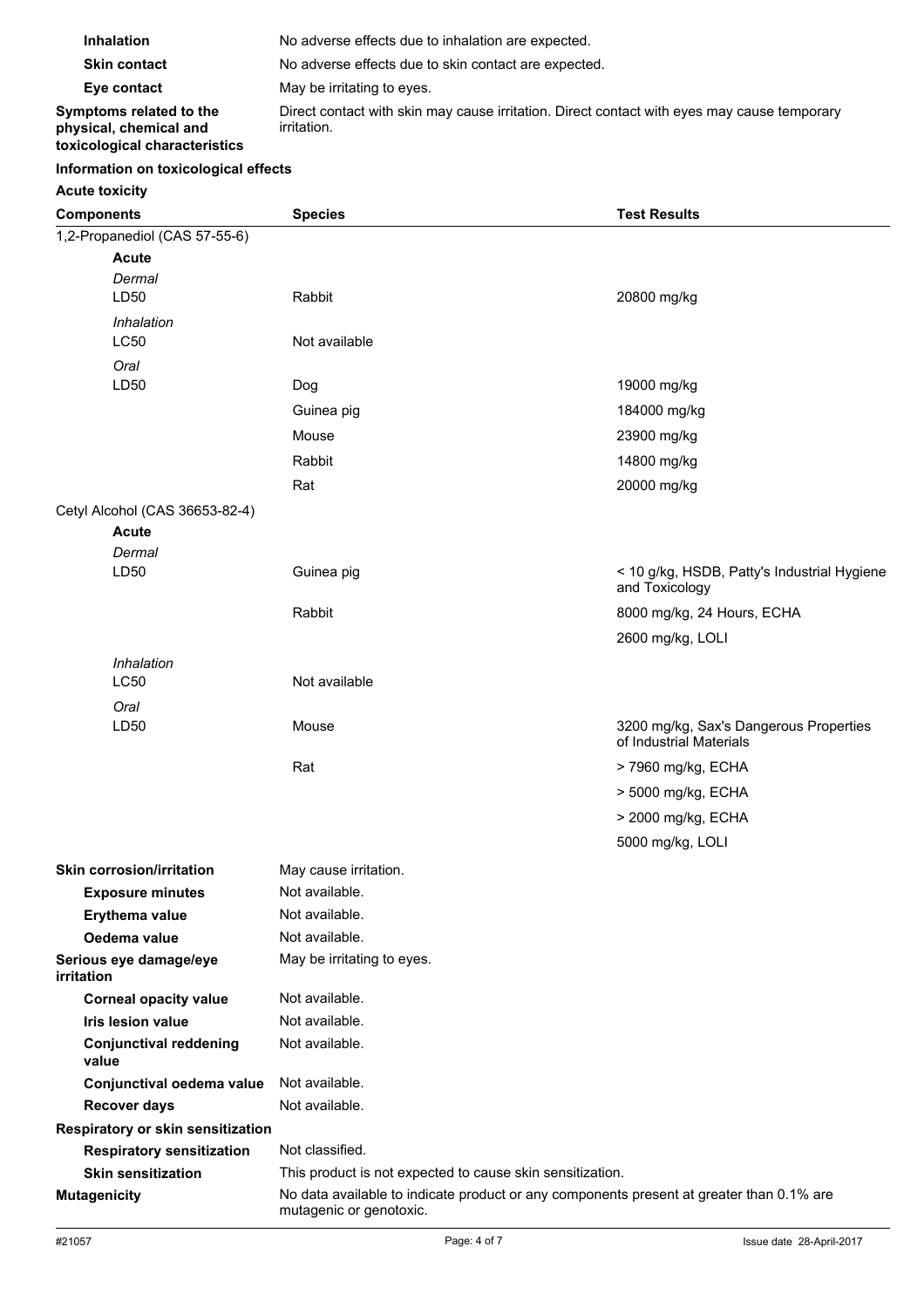| Carcinogenicity                                       | This product is not considered to be a carcinogen by IARC, ACGIH, NTP, or OSHA. |  |  |  |  |
|-------------------------------------------------------|---------------------------------------------------------------------------------|--|--|--|--|
|                                                       | US. OSHA Specifically Regulated Substances (29 CFR 1910.1001-1050)              |  |  |  |  |
| Not listed.                                           |                                                                                 |  |  |  |  |
| <b>Reproductive toxicity</b>                          | This product is not expected to cause reproductive or developmental effects.    |  |  |  |  |
| <b>Teratogenicity</b>                                 | Not classified.                                                                 |  |  |  |  |
| Specific target organ toxicity -<br>single exposure   | Not classified.                                                                 |  |  |  |  |
| Specific target organ toxicity -<br>repeated exposure | Not classified.                                                                 |  |  |  |  |
| <b>Aspiration hazard</b>                              | Not classified.                                                                 |  |  |  |  |
| <b>Chronic effects</b>                                | Not classified.                                                                 |  |  |  |  |
|                                                       | 12. Ecological Information                                                      |  |  |  |  |
|                                                       |                                                                                 |  |  |  |  |

| <b>Ecotoxicity</b>                                | See below                                                                                                                                                                                  |                                                         |                        |
|---------------------------------------------------|--------------------------------------------------------------------------------------------------------------------------------------------------------------------------------------------|---------------------------------------------------------|------------------------|
| <b>Ecotoxicological data</b><br><b>Components</b> |                                                                                                                                                                                            | <b>Species</b>                                          | <b>Test Results</b>    |
| 1,2-Propanediol (CAS 57-55-6)                     |                                                                                                                                                                                            |                                                         |                        |
| Crustacea                                         | EC50                                                                                                                                                                                       | Daphnia                                                 | 10000 mg/L, 48 Hours   |
| <b>Aquatic</b>                                    |                                                                                                                                                                                            |                                                         |                        |
| Crustacea                                         | EC <sub>50</sub>                                                                                                                                                                           | Water flea (Daphnia magna)                              | > 10000 mg/L, 48 hours |
| Fish                                              | LC50                                                                                                                                                                                       | Fathead minnow (Pimephales promelas) 710 mg/L, 96 hours |                        |
| Persistence and degradability                     | No data is available on the degradability of this product.                                                                                                                                 |                                                         |                        |
| <b>Bioaccumulative potential</b>                  | No data available.                                                                                                                                                                         |                                                         |                        |
| <b>Mobility in soil</b>                           | No data available.                                                                                                                                                                         |                                                         |                        |
| <b>Mobility in general</b>                        | Not available.                                                                                                                                                                             |                                                         |                        |
| Other adverse effects                             | No other adverse environmental effects (e.g. ozone depletion, photochemical ozone creation<br>potential, endocrine disruption, global warming potential) are expected from this component. |                                                         |                        |

| <b>13. Disposal Considerations</b>       |                                                                                                                                                                                                                        |  |
|------------------------------------------|------------------------------------------------------------------------------------------------------------------------------------------------------------------------------------------------------------------------|--|
| <b>Disposal instructions</b>             | Collect and reclaim or dispose in sealed containers at licensed waste disposal site.                                                                                                                                   |  |
| Local disposal regulations               | Dispose in accordance with all applicable regulations.                                                                                                                                                                 |  |
| Hazardous waste code                     | The waste code should be assigned in discussion between the user, the producer and the waste<br>disposal company.                                                                                                      |  |
| Waste from residues / unused<br>products | Dispose of in accordance with local regulations. Empty containers or liners may retain some<br>product residues. This material and its container must be disposed of in a safe manner (see:<br>Disposal instructions). |  |
| Contaminated packaging                   | Empty containers should be taken to an approved waste handling site for recycling or disposal.<br>Since emptied containers may retain product residue, follow label warnings even after container is<br>emptied.       |  |
|                                          | <b>14. Transport Information</b>                                                                                                                                                                                       |  |

In accordance with Part 2.2.1 (SOR/2014-152) of the Transportation of Dangerous Goods Regulations, we certify that the classification of this product is correct as of the SDS date of issue. **Transport of Dangerous Goods (TDG) Proof of Classification**

#### **U.S. Department of Transportation (DOT)**

Not regulated as dangerous goods.

## **Transportation of Dangerous Goods (TDG - Canada)**

Not regulated as dangerous goods.

# **15. Regulatory Information**

| <b>Canadian federal regulations</b>         | This product has been classified in accordance with the hazard criteria of the HPR and the SDS<br>contains all the information required by the HPR. |
|---------------------------------------------|-----------------------------------------------------------------------------------------------------------------------------------------------------|
| Export Control List (CEPA 1999, Schedule 3) |                                                                                                                                                     |
| Not listed.                                 |                                                                                                                                                     |
| <b>Greenhouse Gases</b>                     |                                                                                                                                                     |
| Not listed.                                 |                                                                                                                                                     |
| <b>Precursor Control Regulations</b>        |                                                                                                                                                     |
| Not regulated.                              |                                                                                                                                                     |
| <b>WHMIS 2015 Exemptions</b>                | Not applicable                                                                                                                                      |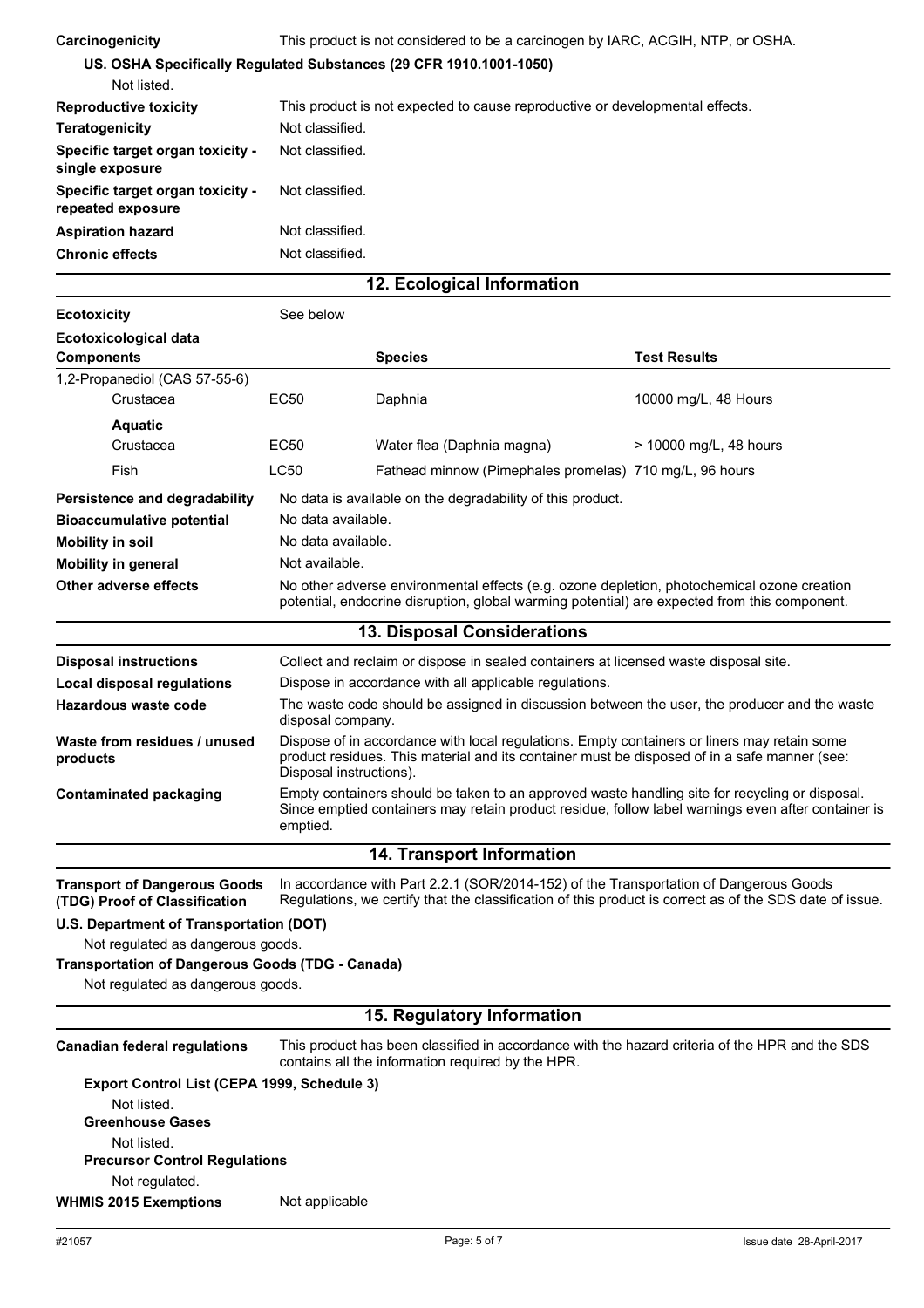| US federal regulations                                                   |                                                                                                                    |                                                                                                                                        |                        |
|--------------------------------------------------------------------------|--------------------------------------------------------------------------------------------------------------------|----------------------------------------------------------------------------------------------------------------------------------------|------------------------|
|                                                                          | TSCA Section 12(b) Export Notification (40 CFR 707, Subpt. D)                                                      |                                                                                                                                        |                        |
| Not regulated.                                                           |                                                                                                                    |                                                                                                                                        |                        |
| <b>CERCLA Hazardous Substance List (40 CFR 302.4)</b>                    |                                                                                                                    |                                                                                                                                        |                        |
| Not listed.                                                              |                                                                                                                    |                                                                                                                                        |                        |
|                                                                          | US. OSHA Specifically Regulated Substances (29 CFR 1910.1001-1050)                                                 |                                                                                                                                        |                        |
| Not listed.                                                              |                                                                                                                    |                                                                                                                                        |                        |
|                                                                          | Superfund Amendments and Reauthorization Act of 1986 (SARA)                                                        |                                                                                                                                        |                        |
| <b>Hazard categories</b>                                                 | Immediate Hazard - No<br>Delayed Hazard - No<br>Fire Hazard - No<br>Pressure Hazard - No<br>Reactivity Hazard - No |                                                                                                                                        |                        |
| <b>SARA 302 Extremely</b><br>hazardous substance                         | No                                                                                                                 |                                                                                                                                        |                        |
| SARA 311/312 Hazardous<br>chemical                                       | No                                                                                                                 |                                                                                                                                        |                        |
| SARA 313 (TRI reporting)<br>Not regulated.                               |                                                                                                                    |                                                                                                                                        |                        |
| <b>Other federal regulations</b>                                         |                                                                                                                    |                                                                                                                                        |                        |
|                                                                          | Clean Air Act (CAA) Section 112 Hazardous Air Pollutants (HAPs) List                                               |                                                                                                                                        |                        |
| Not regulated.                                                           |                                                                                                                    |                                                                                                                                        |                        |
|                                                                          | Clean Air Act (CAA) Section 112(r) Accidental Release Prevention (40 CFR 68.130)                                   |                                                                                                                                        |                        |
| Not regulated.                                                           |                                                                                                                    |                                                                                                                                        |                        |
| <b>US state regulations</b>                                              |                                                                                                                    |                                                                                                                                        |                        |
| US - Minnesota Haz Subs: Listed substance                                |                                                                                                                    |                                                                                                                                        |                        |
| 1,2-Propanediol (CAS 57-55-6)                                            | Listed.                                                                                                            |                                                                                                                                        |                        |
| US - New Jersey RTK - Substances: Listed substance                       |                                                                                                                    |                                                                                                                                        |                        |
| 1,2-Propanediol (CAS 57-55-6)                                            |                                                                                                                    |                                                                                                                                        |                        |
| US - Texas Effects Screening Levels: Listed substance                    |                                                                                                                    |                                                                                                                                        |                        |
| 1,2-Propanediol (CAS 57-55-6)                                            | Listed.                                                                                                            |                                                                                                                                        |                        |
| Cetyl Alcohol (CAS 36653-82-4)<br>US. Massachusetts RTK - Substance List | Listed.                                                                                                            |                                                                                                                                        |                        |
| Not regulated.                                                           |                                                                                                                    |                                                                                                                                        |                        |
|                                                                          | US. New Jersey Worker and Community Right-to-Know Act                                                              |                                                                                                                                        |                        |
| Not regulated.                                                           | US. Pennsylvania Worker and Community Right-to-Know Law                                                            |                                                                                                                                        |                        |
| 1,2-Propanediol (CAS 57-55-6)<br><b>US. Rhode Island RTK</b>             |                                                                                                                    |                                                                                                                                        |                        |
| Not regulated.                                                           |                                                                                                                    |                                                                                                                                        |                        |
| US. California Proposition 65                                            |                                                                                                                    |                                                                                                                                        |                        |
| Not Listed.                                                              |                                                                                                                    |                                                                                                                                        |                        |
| <b>Inventory status</b>                                                  |                                                                                                                    |                                                                                                                                        |                        |
| Country(s) or region                                                     | Inventory name                                                                                                     |                                                                                                                                        | On inventory (yes/no)* |
| Canada                                                                   | Domestic Substances List (DSL)                                                                                     |                                                                                                                                        | Yes                    |
| Canada                                                                   | Non-Domestic Substances List (NDSL)                                                                                |                                                                                                                                        | No                     |
| United States & Puerto Rico                                              | Toxic Substances Control Act (TSCA) Inventory                                                                      |                                                                                                                                        | Yes                    |
|                                                                          |                                                                                                                    | *A "Yes" indicates that all components of this product comply with the inventory requirements administered by the governing country(s) |                        |